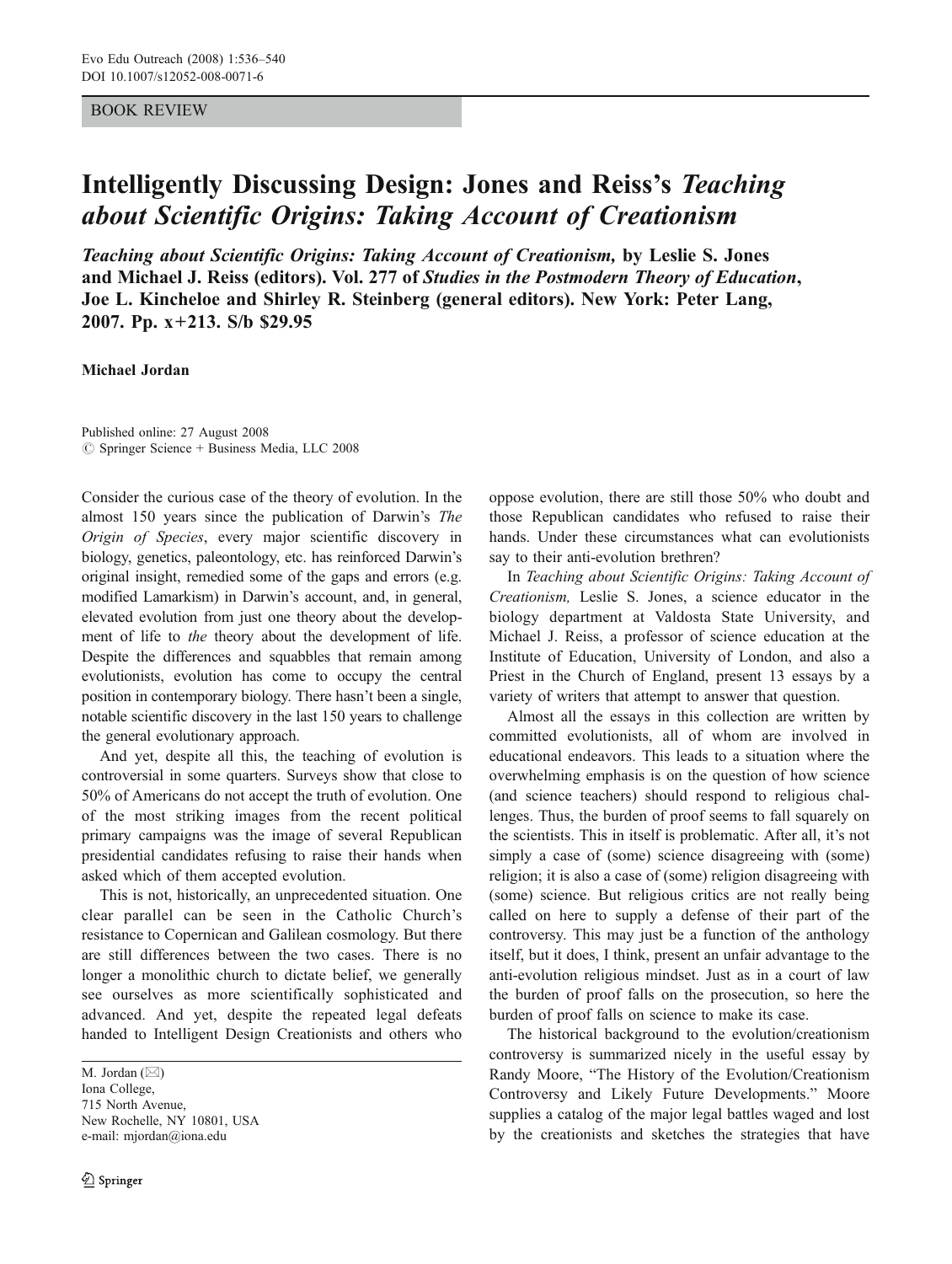been developed by the creationists to somehow avoid the ramifications of these legal defeats. This essay serves as an excellent background to the issues taken up by the other authors in the book.

Of the thirteen essays in this collection, only three take the fairly uncompromising stand that Intelligent Design Creationism (or any other sort of creationism, for that matter) has absolutely no place in a science classroom. This position is stated most clearly in Robert Pennock's "How Not to Teach the Controversy about Creationism." Pennock, the author of Tower of Babel: The Evidence against the New Creationism and what can be seen as a companion anthology to that book, Intelligent design creationism and its critics: philosophical, theological, and scientific perspectives, has made a career of resisting the inclusion of creationism in science courses, and his essay here further reflects and develops that previous concern. In the course of his essay Pennock examines the different strategies used by Intelligent Design Creationism advocates (hereafter, IDCs) to get around a series of recent legal defeats. In many cases, the strategies rest on misstatement and misrepresentation. In response to the suggestion that Intelligent Design be taught as an alternative to evolutionary theory, Pennock says:

Evolutionary theory has been developing for over a hundred and fifty years since Darwin published the Origin, and it is absurd to suggest that one should continue to lay out the options neutrally as though it were still an open question. This would be equivalent to presenting the evidence for heliocentrism neutrally. Indeed, it would be pedagogically irresponsible to misrepresent the findings of science by teaching them in this way. (p. 71)

Pennock then summarizes his position as follows:

What should be educators' and citizens' response when IDC's lobby in Kansas and elsewhere to 'teach the controversy'? We should respond with a slogan of our own: Teach only real science in science classes, not creationist pseudoscience. (p. 72)

David F. Jackson, in his essay, "The Personal and the Professional in the Teaching of Evolution," echoes this position when he says:

My professional position on 'the evolution/creationism controversy' is very simply what might be described as the 'party line' among science educators: Darwinism, Deep Time, and the Big Bang should be taught, and various forms of creationism (all of whose origins, if we are to be honest, are of a religious nature) should not be taught, in US public school science classrooms. (p. 161)

Jackson, who in this essay is especially concerned with the training of prospective middle school science teachers, does, however, believe that, as a practical matter, science teachers cannot simply ignore religious attitudes and beliefs but must find a way to approach these beliefs with a certain degree of respect and sensitivity. He says:

In framing the general argument in the context of teaching and teacher education, I emphasize the serious consideration of 'middle ground' positions espoused by some respected scientists…not because I personally find their arguments convincing (which I do not), but because I believe that they are, in practice, the only hope of serving as a 'wedge' to initiate at least a minimal opening of a substantive and potentially productive interaction between people with polarized views. (pp. 169–170)

David Mercer, in "Capturing the Educational Potential of 'Creation Science Debates,'" is also concerned with avoiding polarization. As Mercer sees it, the creation/ evolution debate all too often becomes

…excessively preoccupied with attempting to resolve larger debates in epistemology involved with demarcating science and identifying and describing the philosophical essences of science and religion. (p. 43)

For Mercer these "larger debates in epistemology" belong in the scholarly journals, not the popular debates. As an alternative to this scholarly discussion Mercer suggests:

Rather than being drawn into answering fundamental issues of epistemology in the science classroom, creation science and intelligent design could be more constructively framed as 'local knowledge' containing some elements loosely associated with contemporary biology. Within this more pragmatic framework, it would be relatively easy to assess the aims, cognitive style, modes of justification, and general (lack of) instrumental value of such claims. It would be unlikely that such claims would warrant much time in the science curriculum. (p. 55)

But to what effect? In light of the apparent uselessness of such explanations in the science classroom, why introduce them at all?

Engagement in endless battles over folk epistemologies of science, such as those documented here, should not be allowed to direct energy in popular scientific discourse and science education away from engagement in the more important immediate project of encouraging a better appreciation of the actual practices of the sciences and their immediate social implications. (pp. 55–56)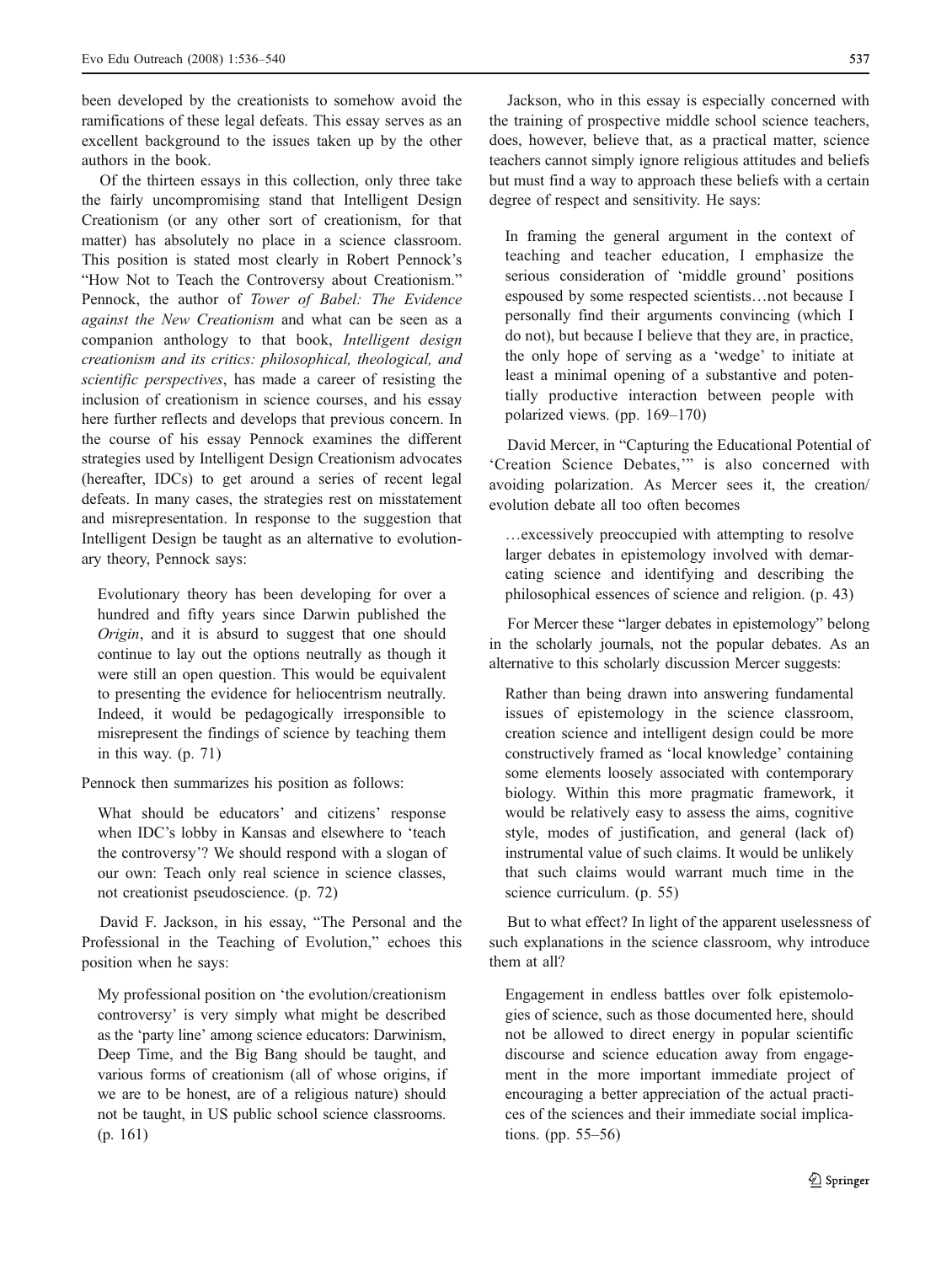This theme of avoiding polarization, of introducing IDC as a way of providing a wedge to evolution studies, is taken up and endorsed to one extent or another by most of the essays in this collection. These calls amount not so much to calls for resolutions of the controversy, as to ways of managing the controversy. A number of writers strive to find ways to expose students to evolutionary theory without excessively challenging the religious beliefs that make these students reluctant to even hear about evolution. And so Leslie Jones, in "Teaching for Understanding Rather than Expectation of Belief," recounts her experiences in teaching evolution to fundamentalist students. Jones observes:

Regardless of who is responsible for the controversy, and I do think that scientific arrogance is partially to blame, the scientific community can no longer afford to ignore the fact that biological education is being crippled by religious aversion to evolution. (p. 195)

And in the introductory essay written by Jones and Reiss, "Cultural Authority and the Polarized Nature of the Evolution/Creation Controversy," the editors observe:

Given the unsuccessful history of scientists' participation in the educational battles over evolution, it seems hopeful that a pluralistic position, promoting cultural tolerance and individual choice, has a better chance of ensuring that students at the very least learn what evolution is. (p. 7)

And what will such a pluralistic approach look like?

In actuality, the political side of the controversy reveals the type of fundamental epistemological and ontological questions that lie at the center of the postmodernist viewpoint. Arguments supporting the superiority of evolution on the basis of its being objective and providing rational knowledge fail to acknowledge that there are alternative valid ways of knowing the world. (p. 7)

An answer to the question of why these "alternative ways of knowing" should be taught in science courses is supplied by Michael J. Reiss in his concluding essay, "Teaching about Origins in Science: Where Now?"

The strongest argument, in my view, for teaching about religion in a science class, whether at school, college or university, is if it helps students better to understand science. (p. 200)

This theme is further developed in a number of ways by others in this collection. So, for example, Wolff-Michael Roth, in "Fundamentalist and Scientific Discourse: Beyond the War Metaphors and Rhetoric," focuses on dealing with the alternative discourses of fundamentalist religion and science when trying to teach evolution to reluctant learners. Roth suggests:

Teachers, individually and collectively, might want to think how they can provide opportunities not to convert students to one or the other discourse but of getting to know other ways of dealing with alternative discourses. (p. 121)

Michael Poole, in "The Scientific Enterprise and Teaching About Creation," states:

I shall argue that some rapprochement is possible between the parties at variance, while recognizing that a key issue, the age of the Earth, obviously cannot be resolved by both parties agreeing to move some way towards each other's position! I shall argue that teaching about Creation and a professional dedication to the scientific enterprise can, with integrity, go hand in hand. (p. 75)

Lee Meadows, in "Approaching the Conflict between Religion and Evolution," says

I envision a biology classroom where religious students are invited into the study of evolution without threat to their religious beliefs. Creating that kind of classroom requires that teachers help their religious student to manage, not resolve, the conflict… (p. 150)

What many of these writers seem to be embrace, either explicitly or implicitly, is the Gould-like approach of the "nonoverlapping magisteria". David L. Haury, in "Examining the Evolutionary Heritage of Humans," remarks:

Although individual scientists may claim that evolution rules out for them the need for a creator, science as a way of knowing is unable to make any definitive claims about the presence or absence of a supernatural entity. This is no way to test the idea empirically. (p. 135)

The message of these writers seems to be that if fundamentalist students and IDCs can be exposed enough to evolutionary theory (without insisting that they accept it), they will eventually come around to accepting evolution. This sounds suspiciously like Pascal's advice to the unbeliever who still has doubts about God's existence after being confronted with the Wager. What should one do if he or she is still not convinced to believe in God after being presented with the Wager? Pascal's advice, famously, is to fake it. Go through the motions: attend mass, take communion, say one's prayers, and eventually one will find that one does genuinely believe. The advice is dubious in the religious context. I believe it is equally dubious in the scientific context. All of these writers are working with the best intentions, but it is not clear that "managing" rather than "resolving" conflicts will be an effective strategy in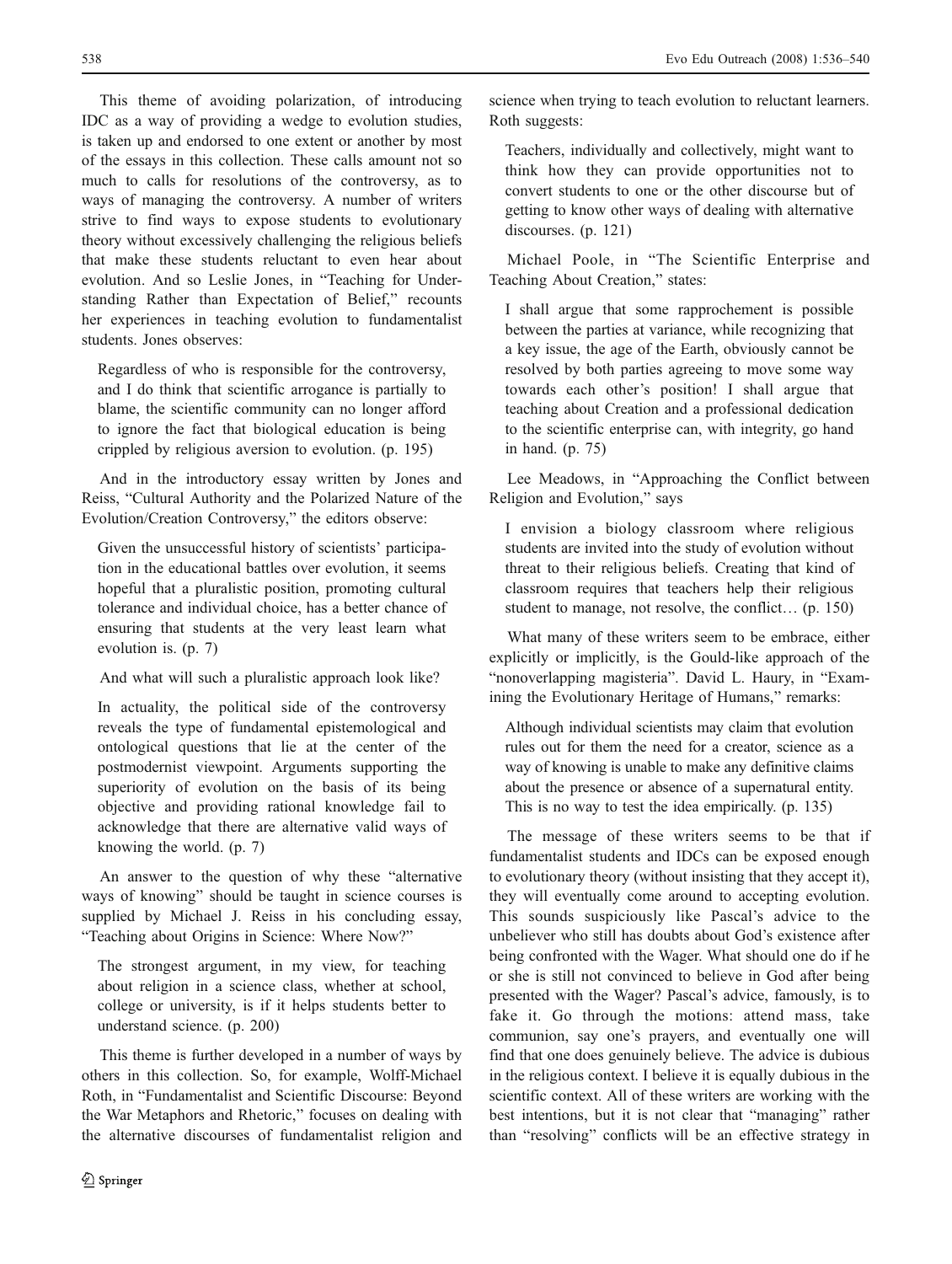science education, if the ultimate goal is to convey the truths of science.

Michael Ruse, in "The Warfare between Darwinism and Christianity: Who Is the Attacker and What Implications Does This Have for Education?" takes a somewhat different approach from these writers. Ruse, maybe most famous for Taking Darwin Seriously, and both a committed evolutionist and a committed unbeliever, takes to task some of the more uncompromising evolutionists for the difficulties that they create for any political resolution of the evolution/ creationism controversy. So, in discussing the work of Richard Dawkins, Ruse says:

…the Creationists know—to their great delight, as I have just said—that every time Dawkins opens his mouth, he is setting up prejudice against Darwinism in almost every conceivable stripe of Christian. (p. 38)

And:

Dawkins has been a wonderful champion of Darwinism. Unfortunately, when he emotes like this, he is doing nothing but harm—especially in the US today to the cause of all kinds of evolution, and certainly making much more difficult the cause of those of us who are fighting to keep Creationism (including ID) out of the schools. All that the ID people have to do is show passages from Dawkins to their local school board or their congressman, and all hell breaks out. This is a fact. (p. 38)

Ruse himself admits to once being in the Dawkins' camp, so his concessions here are not so much a softening of his views on evolution, as a political strategy to defend evolution by, among other things, not giving ammunition to evolution's enemies. Whether the strategy is ultimately effective remains to be seen.

The most problematic article in this collection is Shaikh Abdul Mabud's "The Theory of Evolution: Teaching the Whole Truth." Although Mabud never explicitly rejects evolution in this essay, he comes as close as one can to do so without actually doing it. His stated concern is the way evolution is taught in Britain:

The intention of this chapter is to look at the way evolution is presented in some biology textbooks in British schools. It is not my primary purpose to present here an argument in support either of the theory of evolution or of its critics, as that would require much more comprehensive and rigorous analyses of various issues involved. Instead, I would like to show that the presentation of the existence of various forms of life in school textbooks and lessons is highly biased in favor of the theory of evolution and the scientific findings

contrary to the evolutionary perspective are hardly mentioned. (p. 90)

From here, Mabud goes on not necessarily to present those alternative theories, but to attack evolutionary theory itself. In the course of his essay Mabud denies every claim made in the introductory paragraph of this review. He repeatedly denies that evolution is a fact, but only a way (and maybe not the most reasonable way) of explaining the variety of life on earth. So, for example:

Is evolution more likely than panspermia, or panspermia more likely than creation? Who knows? (p. 91)

And:

Evolution is not fact, but a way of explaining how the sequence happened, as are the theories of abrupt appearance and pan-spermia. All these truth claims have been subjected to scientific tests with different results, and students should be made aware of this. (p. 92)

Mabud's last phrase strikes me as a bit disingenuous. Teaching the history of science may require that students be made aware of previous, rejected theories, but there seems to be no more reason to teach panspermia in a course on evolutionary theory than there would be to teach phlogiston in a course on contemporary physics. Mabud, I think, does not regard creation and panspermia as dead scientific theories (as phlogiston is a dead physical theory), but theories that can rival the power of evolution. This seems to me to be driven by ideology rather than science.

Mabud goes on to add:

Nobody has witnessed evolution taking place. The process is far too too slow for us to conduct a valid, scientifically verifiable experiment to prove or refute its reliability as a scientific fact. (p. 92)

Here Mabud seems to be relying on the standard creationist claim that evolution is "only" a theory. Jones, in her essay, answers this in the following way:

It gives me great pleasure to agree with the creationist declaration that 'evolution is just a theory.' In that a theory is, by definition, a rational group of tested general principles of explanation for a class of phenomena, the theory of evolution is certainly a theory. The abundance of supporting evidence and the absence of major contradictions to evolution are the reason that it is considered to be such a well-established proposition. (p. 192)

Clearly Mabud does not accept this view of the nature of a theory. It seems as if, for Mabud, all theories are in some sense equally legitimate. This may be a bit too simplistic, but without this it is hard to understand his placing of